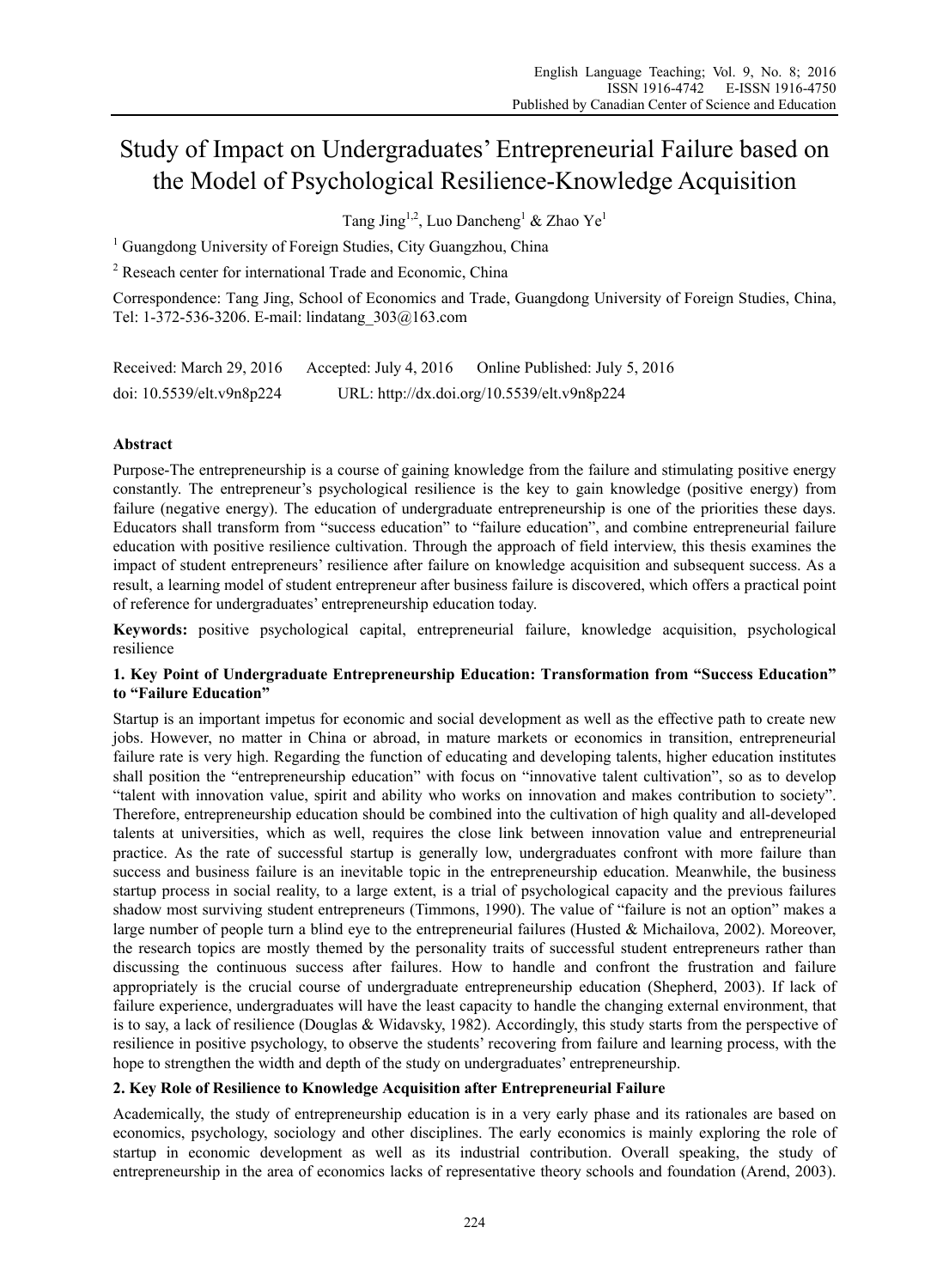Until the recent years, the understanding of the essence of startup activities are further deepened, with the attention shifted from behavior rationality of startup process (how to succeed) to cognitive rationality of entrepreneurs (how to perceive and decide). The study can't simply focus on the regularization and standardization of startup process. Based on the structure of "scenario–thinking–behaving", the thesis explores how the scenario affects the process of undergraduates' cognition and decision during the startup, causing the difference of behavior and outcome.

The student entrepreneur community is large, widespread, flexible, highly-open and spread fast. They are the emerging force of the massive startups in the new age. Most successful student entrepreneurs have experienced failures, which introduces a basic question – why some of the startups are able to learn from the failure and crowned with success in the end? After all, when the entrepreneurs are seeking for success, they are careful to avoid being defeated and attempt to learn from the mistakes in the process (March & Shapira, 1987). The study questions in this thesis are as the following: how does the subjective emotion rising from entrepreneurial failure evoke the students to learn and reflect? As the entrepreneurship educators, how should we guide the students to understand the startup failure?

## **3. Effect and Mechanism of Positive Psychological Capital on Knowledge Acquisition after Entrepreneurial Failure**

By adopting the research approach of narratives, Byrne and Shepherd (2015) discovered the emotion is the key factor that affects the entrepreneur to make sense of the failure event. The emotional recovery is the essential prerequisite of acquiring knowledge and rethinking after failure. Therefore, positive psychological capital is of great significance to startup failure.

## *3.1 Positive Psychological Capital Model*

Luthans (2004) introduced that the corporate competitive advantage should transfer from traditional economic, human and social capital into psychological capital. In contrast to Human Capital of "what you know" (Van Marrewijk & Timmers, 2003) and Social Capital "who you know" (Adler & Kwon, 2002), positive psychological capital is not only concerned with "who you are", but also, in the developmental sense "who you are becoming" (Luthans & Youssef, 2004). Psychological capital is defined as the positive and developmental state of an individual as characterized by high self-efficacy, optimism, hope and resiliency. These positive psychological capacities are measurable, open to development, and manageable (Luthans et al., 2007).

In 2007, Luthans developed the famous PsyCap Intervention (PCI) training model, which is the development aid to improve positive psychological capital and actively affect the organization in the end. The model is as below:



Figure 1. Positive PsyCap Intervention adapted from Luthans, Youssef, and Avoil (2007)

Positive psychology has diverted the research from the defect mode of dangerous and negative factor to the individual's strength and advantage. The purpose is to develop the positive capacities that facilitate the individual growth. One of them is resilience, which is defined as a positive way of coping with adversity. When the individual is confronting the adversity and distress, the study of resilience has become the key issue of positive psychology. Failure is of great significance to the subsequent success (Shepherd, 2003; Cardon et al., 2011). Based on the perspective of resilience in positive psychology, we will discuss on how to restore from the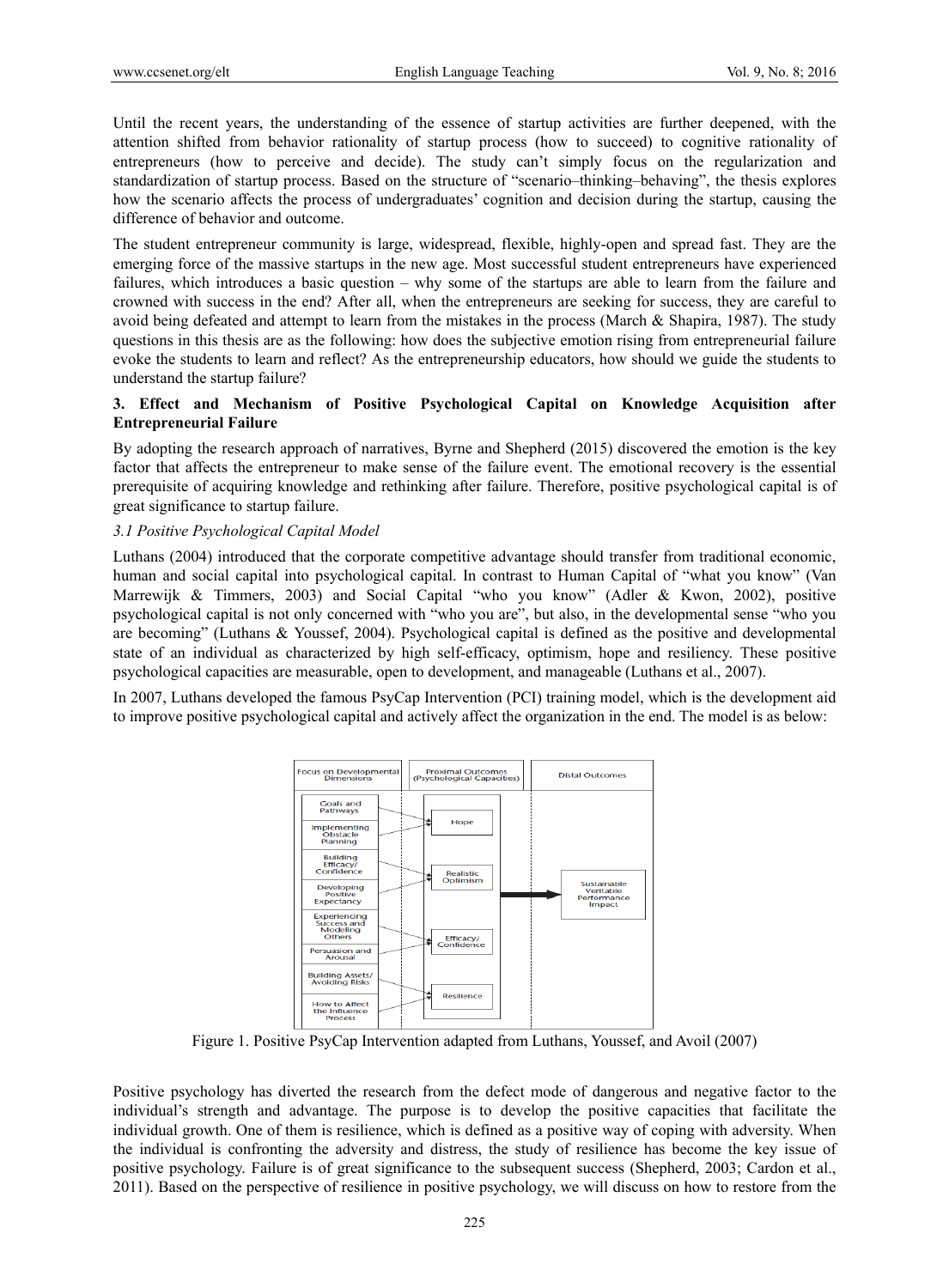entrepreneurial failure for the students and how to learn from the failure.

## *3.2 Mechanism of Resilience on Entrepreneurial Failure*

The proposal of the resilience concept was in the study of children in Kauai Island by two scholars Werner and Smith. According to the definition in Webster Dictionary, resilience is an ability to recover from or adjust easily to misfortune or change. It is also a force (Richardson, 2002) that drives a person to grow through adversity and disruptions. Or when beset by problems and adversity, one is able to sustain and bounce back and even beyond (Luthans & Youssef, 2004).

The role of resilience in coping entrepreneurial failure mainly includes three aspects, which are interpretation of adversity, coping ability in adversity and process of recovery. To student entrepreneurs, resilience is the most important personal ability, which is the combination of efficacy and confidence, strong interpersonal network and support. Even after the business loss, the students are able to learn managing the emotions, restoring the mind and strengthening the mental positivity. The actions taken during the process of recovery are how the students make the sense of learning, recovering from failure and go beyond. Resilience is the trait of the student's ability, as well as the process when students interacting with the external environment. The undergraduates with resilience are usually able to recover to the steady state quickly from stressful encounters, learn from the failure and strengthen the adaptability to the environment (Seibert, 2009). When confronted with problems in the new venture, undergraduates with high resilience are more likely to adopt positive attitude, consciously make relentless efforts and persevere with the established goals and adapt to the changes by the goals and behaviors, so as to conquer the difficulties and realized the desired goals.

To sum up, the entrepreneurial resilience possessed by the undergraduate mainly refers to the perseverance and no fear to achieve the intended goal, and the unity of self-recovery and self-transcendence.

## *3.3 Influence of Resilience on Undergraduates' Entrepreneurial Failure*

Entrepreneurial failure is a common occurrence to every startup. But resilience of different attributes would lead to different learning modes from failure experience. The study is focused on the entrepreneur's change of the mental model in the process of learning after failure, which enables each individual to realign the expectation for startup and self and reflect on themselves. This is significant to the failure experience of new venture and it is also the complicated course of generating knowledge regarding new venture creation.

The failure is the experience gained for subsequent business success, which has practical value. However, according to the study by Husted (2006), suffering from failures, individual is not willing to share the knowledge learnt from the experience, fearful of the blame or punishment by the business partner. Shepherd considers "recovery from entrepreneurial failure" includes "learning from the failure" and "commitment to the subsequent venture creation". Failure provides the entrepreneurs with the key learning to the subsequent success (Shepherd, 2004). It was found that whether the first-time entrepreneur is able to "learn from failure" relies on how they recover from negative emotions. It is furthered proposed that a frame of learning from failure needs to be established to observe how to put failure to work to innovate (Cannon & Edmondson, 2005). But for individual, how to learn from failure? The study targets at the individual of student entrepreneurs experiencing failure and explores how to learn in the innovative and creative activities, with the focus on how to recover and gain knowledge. It attempts to construct the learning framework of the students after business failure.

## **4. Method and Object of Research**

Semi-structured interview is adopted for the research and each case is analyzed. Process research is the approach to study the resilience capacity of the student and recovery after entrepreneurial failure, in hopes of providing effective way to the educators.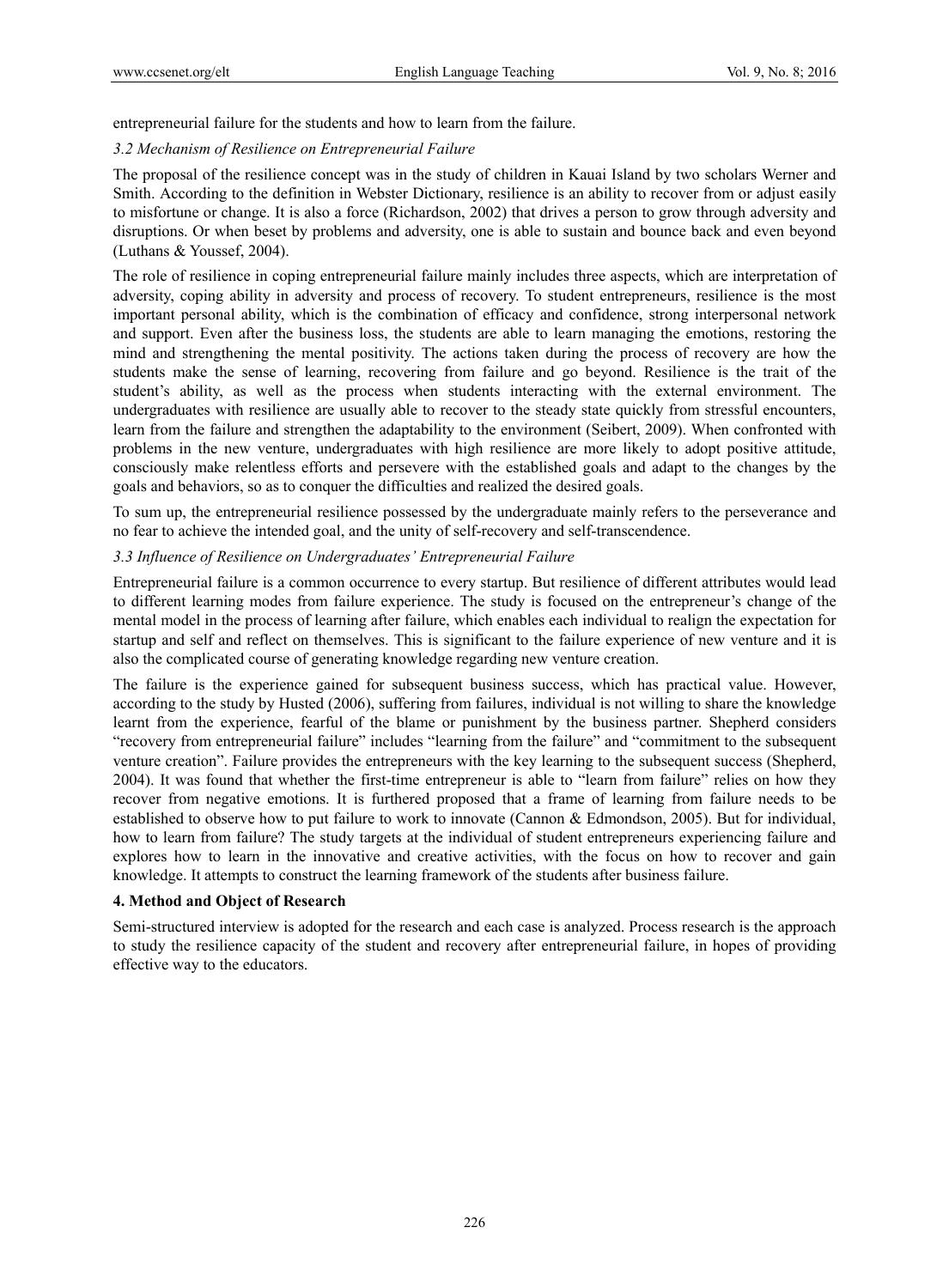| Objective                 | <b>Study</b>                                                                            | <b>Venture</b><br><b>New</b><br><b>Creation</b>                                                                                  | Operation<br><b>Crisis</b>                                                       | <b>Low Tide</b>                                                                                              | <b>Bounce-back</b>                                                                |
|---------------------------|-----------------------------------------------------------------------------------------|----------------------------------------------------------------------------------------------------------------------------------|----------------------------------------------------------------------------------|--------------------------------------------------------------------------------------------------------------|-----------------------------------------------------------------------------------|
| <b>HUANG,XX</b><br>(Male) | Outstanding<br>academic<br>results                                                      | Start to succeed<br>and develop                                                                                                  | Receive<br>little<br>attention from<br>team members                              | Different<br>belief<br>from the partner                                                                      | Make efforts to<br>gain the leading<br>position on the<br>team again              |
| ZHAN, XX<br>(Male)        | Organize<br>campus events<br>and lead the<br>school club                                | Establish<br>studio<br>and<br>organize<br>large events                                                                           | Lack<br>of<br>regulation and<br>management                                       | Different<br>attitude<br>towards<br>capital;<br>leaving<br>of<br>core<br>finance<br>member;<br>deterioration | Meet<br>new<br>partner and find<br>the<br>entrepreneurial<br>impetus again        |
| LIU,<br>XX<br>(Female)    | Work on the<br>startup team                                                             | Steady<br>growth<br>with<br>performance;<br>become a boss                                                                        | Lack<br>of<br>leadership,<br>management<br>experience<br>leading<br>to<br>crisis | Can't<br>with<br>cope<br>negative emotions                                                                   | Meet a mentor,<br>realign the mind<br>with positivity                             |
| XX<br>WU,<br>(Female)     | Enter<br>the<br>enviable<br>Entrepreneur's<br>Park and have<br>excellent<br>performance | Like to innovate;<br>start<br>a<br>sports<br>equipment<br>with<br>company<br>senior<br>schoolmate<br>and<br>start to gain profit | familiar<br><b>Not</b><br>with<br>sales;<br>dispute<br>with<br>partner           | Operation<br>crisis;<br>self-isolation;<br>disappointment with<br>startup                                    | Help from good<br>friend; transform<br>clothing<br>to<br>business<br>on<br>campus |
| CHEN, XX<br>(Female)      | Poor academic<br>results                                                                | Follow the family<br>start<br>new<br>to<br>business:<br>strong<br>desire of business<br>creation                                 | Leadership<br>crisis;<br>management<br>crisis                                    | Thorough<br>rethinking<br>on<br>entrepreneurship;<br>self-reflection                                         | Find confidence<br>again; adjust the<br>attitude                                  |
| MO,<br>XX<br>(Male)       | Joint<br>three<br>different<br>school clubs                                             | Raise funding for<br>startup;<br>underestimate the<br>technical problem<br>and<br>trap<br>into<br>crisis                         | Struggle<br>with<br>academic<br>study<br>and<br>startup                          | Management crisis;<br>owe debt because of<br>promise                                                         | Technical<br>step-up;<br>gradually<br>rebound<br>to<br>steady state               |

As an experienced senior psychological consultant, I emphasize the relationship building, empathy and observation in the qualitative research so that active and effective communication with the objectives will be carried out. The research consists of two parts. The first part is to look for two qualified and representative undergraduates; the second part is to look for heterogeneous samples based on the relative abstraction in of the interview outcome by snowball technique. There are altogether 6 undergraduates and the average length of the interview is 3 hours. The interview includes interviewee's profile, type of adversity, coping with adversity, and learning and growth.

As it is found in the interview, failure – recovery is in time sequence, which is the core of the narratives. Based on the entrepreneur's process of failure, it is divided into several important phases, which are respectively first access to startup (growth and study), new venture creation, operation crisis, low tide and bounce-back.

In the light of six interviews with student entrepreneurs, it is found that different types of entrepreneurs give different explanations of adversity, but their behaviors are in common generally. As it is discovered in the interviews, the attributes of resilience and quick recovery include happiness, subjective well-being, optimism, belief, self-control, self-decision, gratitude, tolerance, dream, hope, self-respect and ego. Especially for interviewees with active and good self-control, they are stronger in coping with problems and socializing. Their experience is concluded as: in the 1<sup>st</sup> phase, beset with startup adversity and distress, the individual understands the current situation in a negative way and starts to doubt and deny their capacity; in the  $2<sup>nd</sup>$  phase, the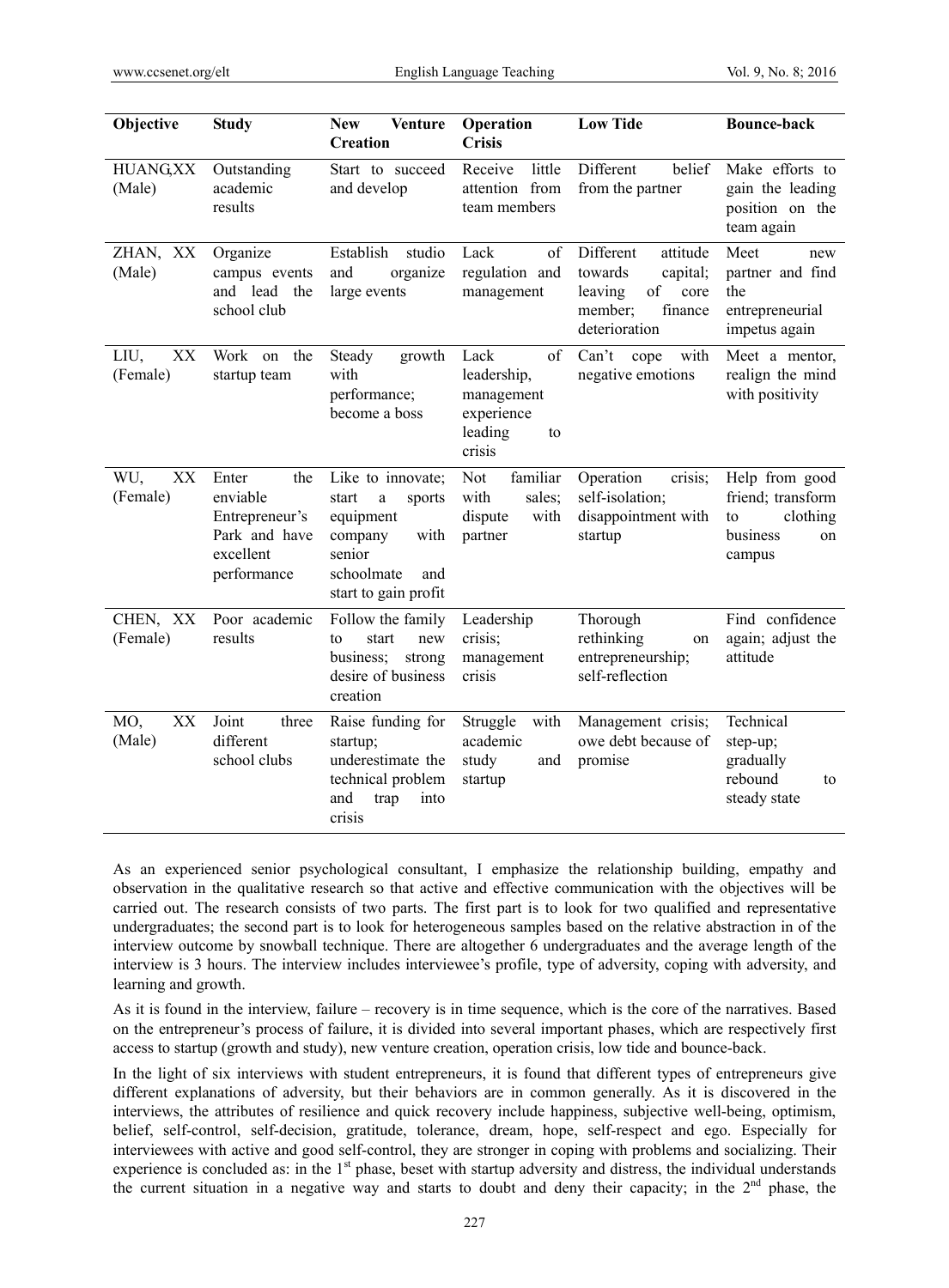individual's coping capacity with adversity varies due to different core value and ability as well as different social networking and support; in the  $3<sup>rd</sup>$  phase, the individual starts to interpret the adversity and explore to strengthen themselves.



#### **5. Strengthening the Undergraduates' Resilience in Entrepreneurship Education**

Based on the analysis of the interview, the startup success largely depends on the strong perseverance and anti-setback ability. The undergraduates are lacking social knowledge and life experience, so distress and barriers are unavoidable in the process of new venture creation. Without strong perseverance, it is hard to move on after failure. Due to the significance of emotional factor, the failure experience is profound and long-lasting to the students. The failure may build the students' will and resilience, which affects the learning outcome and future behavior. With the conclusion of the three phases of interviews and learning model after failure, the following suggestions are put forward to the entrepreneurship educators.

#### *5.1 Phase 1: Frustration – Single Loop Learning Mode*

In this phase, the student entrepreneurs mostly copy the past experience and practice or directly use the skills gained from the past experience to cope with the operating problems. This direct copy or use of the past experience is called single loop learning mode. Its advantage is to tackle the urgency. But it has the weakness as well. The students haven't received systematic and professional startup training and the problems accumulate and deteriorate until the new business gets trapped. So in the  $1<sup>st</sup>$  phase, the higher education institutes provide relevant training and tutoring, the success rate will be improved. Garavan (1994) believes that entrepreneurship education would help developing the important entrepreneurship spirit. Entrepreneurial training plan can improve the business starters' knowledge and skills, help them reduce the risk and uncertainty, increase the survival rate of new business and improve operation performance. Most importantly, it may eliminate the students' anxiety in the beginning stage and provide them with precious resources. The student interviewees are mostly in the starting phase of new venture. For lacking of resources and external assistance, they have encountered big distress and fallen on the low tide. In reality, the higher education mostly adopts the typical way of entrepreneurship education that is the education of basic entrepreneurial theory and entrepreneurship. The training on how to get a loan, how to solve the legal issues, how to reduce the tension and anxiety is less likely to see. It is suggested that the entrepreneurship education institutes provide relevant and systemic startup training in the beginning phase of startup. The course is designed to strengthen the students' analytical ability, organizational ability, judgment, team communication and writing of startup proposal, so that the students can better understand the importance of startup planning and analysis, expand their knowledge and resources to identify startup opportunity and learn to evaluate the entrepreneurial risk.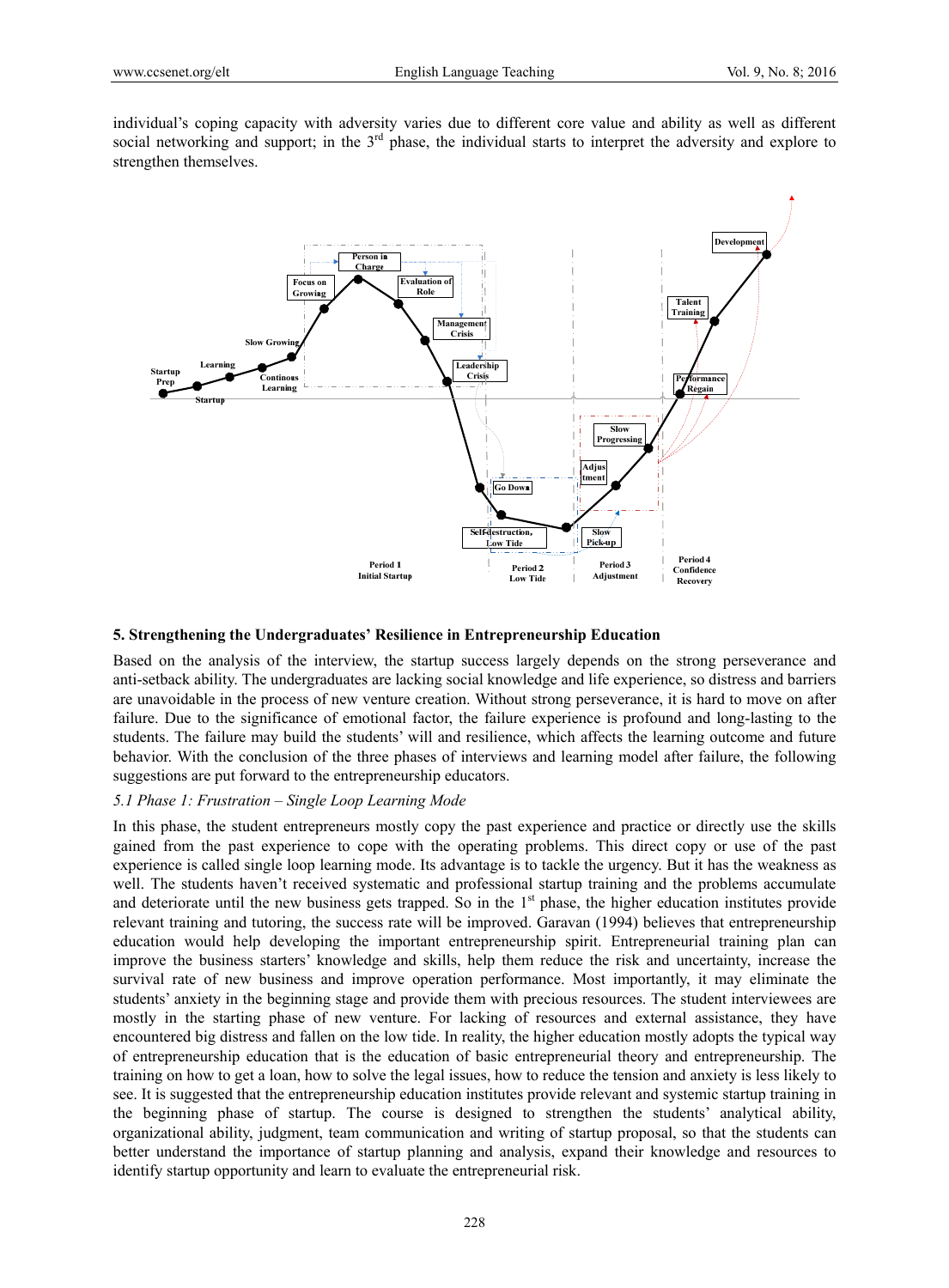## *5.2 Phase 2: Self-identification Learning Mode*

As it is introduced in the 1<sup>st</sup> phase, managerial problems accumulate and deteriorate after the emergency, which is a vicious cycle leading to the failure of business. To the business newcomers, failure may cause psychological impact and make them hit the rock bottom. The educators should firstly guide them to make sense of the failure in order to rebound from the negative emotions. The students need to confront with the failure and have an in-depth analysis, so they can learn and grow from the experience (Cannon & Edmondson, 2005). The main approach is to support social networking support to them, such as self-help team for the startup failure, which is the opportunity to interact with others, gradually change the self-awareness, and form a new framework of interpreting the external facts. Therefore, the educators at universities should focus on guiding those who fails to rebuild the self-cognition and providing effective counseling for those who have negative emotions.

## *5.3 Phase 3: Reshape the Mentality – Look Ahead Mode*

Based on the strategies in the  $1<sup>st</sup>$  and  $2<sup>nd</sup>$  phase, the student entrepreneurs will gradually regain the confidence and rebuild the self-cognition, then shift the attention to the business restoration. They will have a new perspective of things and change their mindset. And the most important are the gained knowledge, belief, experience and tacit and explicit understanding after the failure, which would form into a new framework covering knowledge, belief and experience and map out the action plan for the future. This is the key of innovative entrepreneurship education at universities – enable the undergraduates to innovate to learn, to deepen the study with a changed mentality, to make sense of the failure experience, to pass the experience to those preparing for new venture or working on new business. This learning model allows the entrepreneurs to integrate the energy and transform to the subsequence startups and actions. To students, success is not the most important, but the personal value, self-capacity and personal energy improvement cultivated in the process (Patterson & Kelleher, 2005). In other words, when students adjust and learn from the failure, gain confidence and self-cognition from the negative emotions, it is the time to develop a mature, rational and healthy mentality and immerge themselves into the work and subsequence ventures again. They learn to analyze the learning and concluding in the entire process, and proactively reflect on setting a better starting point for a new venture.

#### **Acknowledgments**

This paper is supported by Education Ministry Youth Foundation Project (15YJC630137): Research on the influence and mechanism of political gene on the rent-seeking behavior of enterprises. Run by the Characteristics of innovation projects (2015GXJK032) supported by Guangdong Leading Academic Discipling project (GD15XJY06).

## **References**

- Yang, X. (2015). Study on Entrepreneurship Education & Innovative Talent Cultivation in Chinese Higher Education. *China Higher Education Study, 1*, 39-44.
- Timmons, J. A. (1990). New business Opportunities: Getting to the Right Place at the Right Time Action, MA: Brick House Publishing Co. 1990.
- Husted, K., & Michailova, S. (2002). Diagnosing and Fighting Knowledge-Sharing Hostility. *Organizational Dynamics, 31*(1), 60-73. http://dx.doi.org/10.1016/S0090-2616(02)00072-4
- Shepherd, D. A. (2003). Learning from Business Failure: Propositions about the Grief Recovery Process for the Self-Employed. *Academy of Management Review, 28*, 318-329. http://dx.doi.org/10.2307/30040715
- Douglas, M., & Widavsky. A. (1982). *Risk and Culture*. Berkeley. CA: University of California Press.
- Arend, R. J. (2003). Revisiting the Logical and Research Considerations of Competitive Advantage. *Strategic Management Journal, 24*(3), 279-284. http://dx.doi.org/10.1002/smj.285
- March, James G., & Shapira, Zur. (1987). Managerial Perspectives on Risk and Risk Taking. *Management Science, 33*(11), 1404-1418. http://dx.doi.org/10.1287/mnsc.33.11.1404
- Luthans, F., Luthans, K., & Luthans, B. (2004). Positive Psychological Capital: Going beyond Human and Social Capital. *Business Horizons, 47*, 45-50. http://dx.doi.org/10.1016/j.bushor.2003.11.007
- Van Marrewijk, M., &Timmers, J. (2003). Human Capital Management: New Possibilities in People Management. *Journal of Business Ethics, 44*(2), 171-184. http://dx.doi.org/10.1023/A:1023347715882
- Adler, P. S., & Kwon, S. (2002). Social Capital: Prospects for a New Concept. *Academy of Management Review, 27*, 17-40. http://dx.doi.org/10.2307/4134367
- Luthans, F., & Youssef, C. M. (2004). Human, Social and Now Positive Psychological Capital Management: